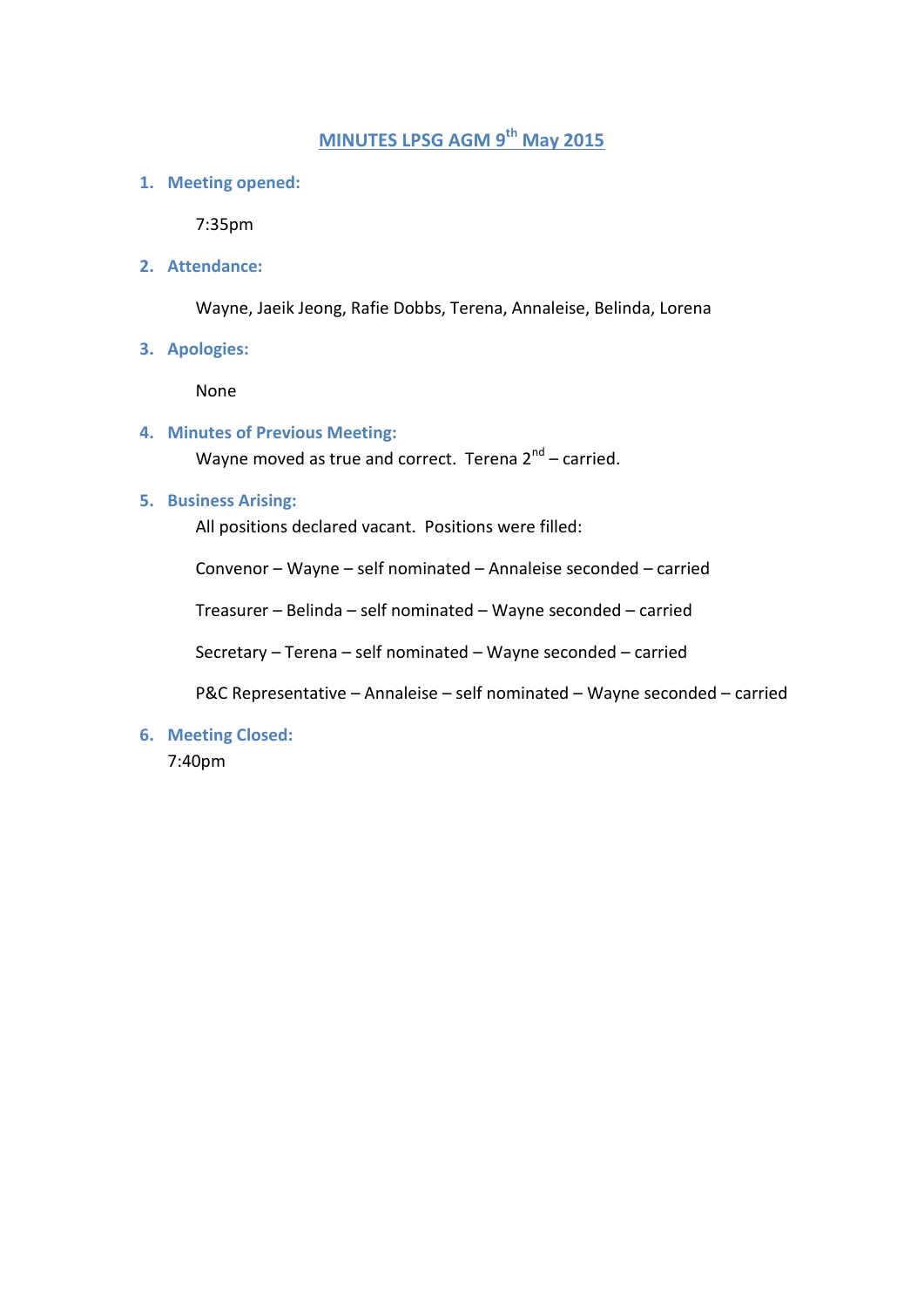# **MINUTES LPSG meeting:**



**1. Meeting opened:**

7:40pm

**2. Attendance:**

Wayne, Jaeik Jeong, Rafie Dobbs, Terena, Annaleise, Belinda, Lorena

**3. Apologies:**

None

**4. Minutes of Previous Meeting:**

Wayne moved as true and correct. Terena 2<sup>nd</sup> – carried.

## **5. Treasurer Report:**

Rowena has had to resign as Treasurer. LPSG would like to thank her for all the work she has put into this position over the last year.

Rowena was unable to submit a Treasurer's Report as she couldn't get access to the Netbank system. This was as a result of the change in the system to Zero (on-line system) plus change in signatories.

In the absence of a Treasurer, Terena attended the Zero training course for Treasurers of the MLSHS parent groups and will pass on the information to the new Treasurer. **Terena to Action**

#### **6. Business Arising:**

- a. **Yr 7 Parent Welcome bbq** Wayne spoke to all parents about LPSG. There was a good turnout.
- b. **LPSG / GAT committees** held a shared meeting to discuss any cross-over issues and setup parameters. It was agreed to combine for the Cake Stall at the Careers Expo, and at the Language / Music Soiree.
- c. **Language / Music Soiree** was well attended and a great night.
- d. **Cake stall** Not sure of exact amount but not a lot of funds raised. These were shared 50 / 50 with the GAT committee. It was great we combined with GAT committee as otherwise it would have been difficult to run with insufficient LPSG volunteers, plus it is part of nurturing a relationship between the committees. There have been discussions about ideas for next year to enable us to get more volunteers and more food donated, which we can follow up early next year.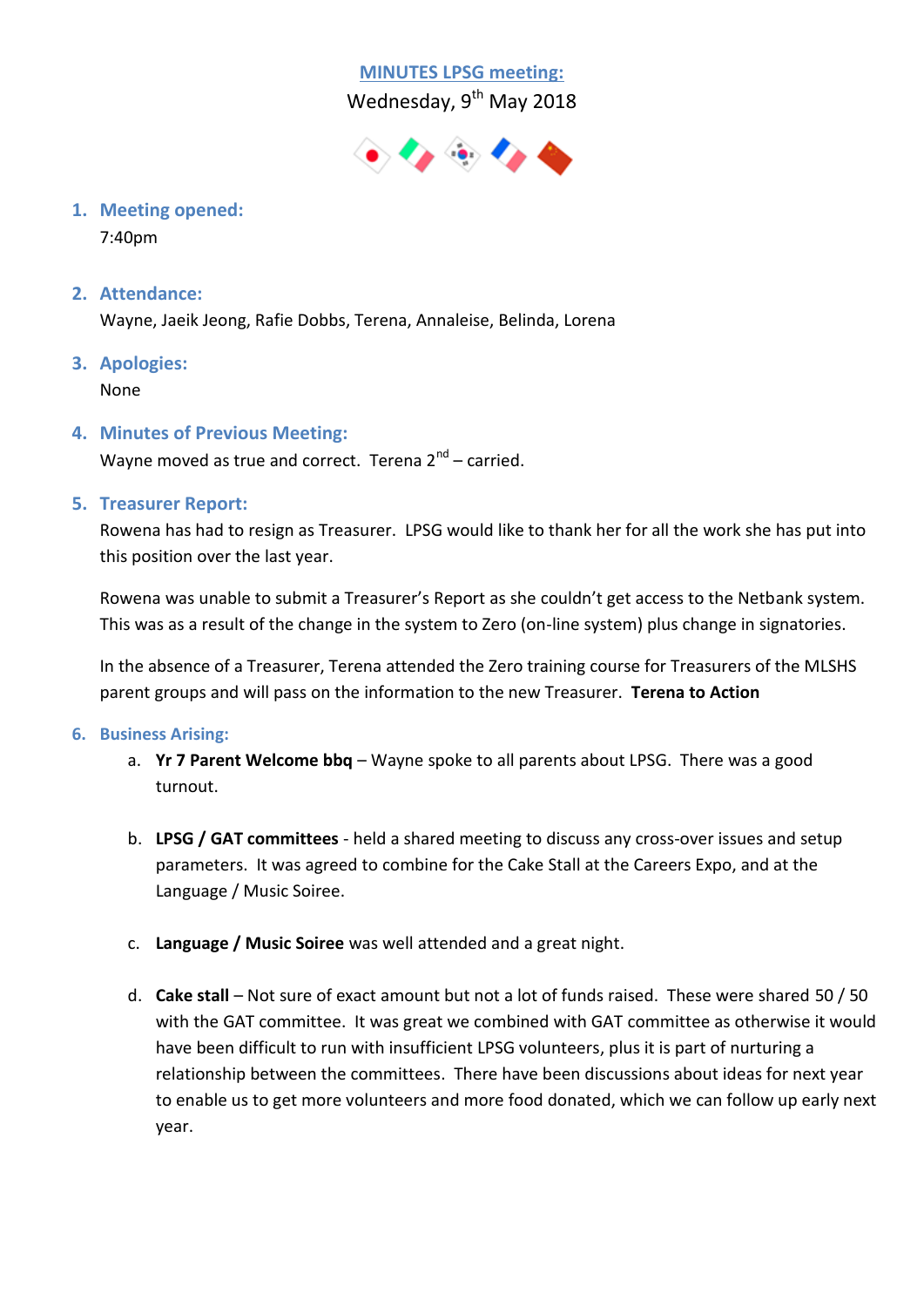#### **7. New Business:**

- **a.** Wine sale Wayne has organised (thank-you!). Orders are to be in by Sunday 10<sup>th</sup> June (a bit later than usual due to the contact person being away) and picked up from Wayne's, as before. Wayne will get John Pryor to send out leaflet to P&C. Possibility of getting it onto the MLSHS Facebook page, though would need to not include details as it is selling alcohol. Check with Susie Barnes. **Terena to action**
- b. Language Expo is Friday, 22<sup>nd</sup> June, 1-3pm. Grace has asked for parent volunteers. Will ask LPSG for volunteers and request GAT committee to ask for volunteers from their member base (they have previously said they would love to be able to help out).
- c. **Language Expo events** are being discussed and hopefully finalised by the Language teachers next Monday, 14<sup>th</sup> May. Unless the teachers come back with additional request for funding for the Expo, LPSG has agreed to the same amounts as last year.

#### **Motion:**

\$300 for each of the 5 languages

\$350 for each of 2 performances.

Total: \$2,200.

Maximum of 20% to be spend on food.

Belinda moved. Seconded by Wayne – carried.

- d. **P&C Assistance.** There was a suggestion and discussion about asking the P&C for some funding assistance. Because we are such a small committee and the LGPS funds will be greatly depleted supporting the Language Expo we would like to ask the P&C to match our commitment of \$2200 so we can support more language events for the rest of the year. Annaleise will be able to take this to the next P&C meeting, Monday 28<sup>th</sup> May. Will need to confirm with teachers after their meeting on Monday if they are requesting additional funds. **Annaleise and Terena to action.**
- e. **Possible LPSG Expo Event:** Grace has asked if we would like to run an event for the Expo this year. Unfortunately with not a lot of time nor people support we don't feel this is feasible for this year. However it would be wonderful to be able to do next year, so we will consider later this year.
- f. **Year 10 Information evening.** Grace has asked LPSG to provide refreshments for the year 10 Information evening on Tuesday 22 $^{nd}$  May, but she is also able to provide refreshments if we need. Last year there were not a lot of parent donations, though enough was provided in the end! Suggested that this year we ask the parent group for donations and a response if they are going to provide something. This way we will have an idea of how much is coming and if we need to ask Grace to provide any more. **Terena to action.**